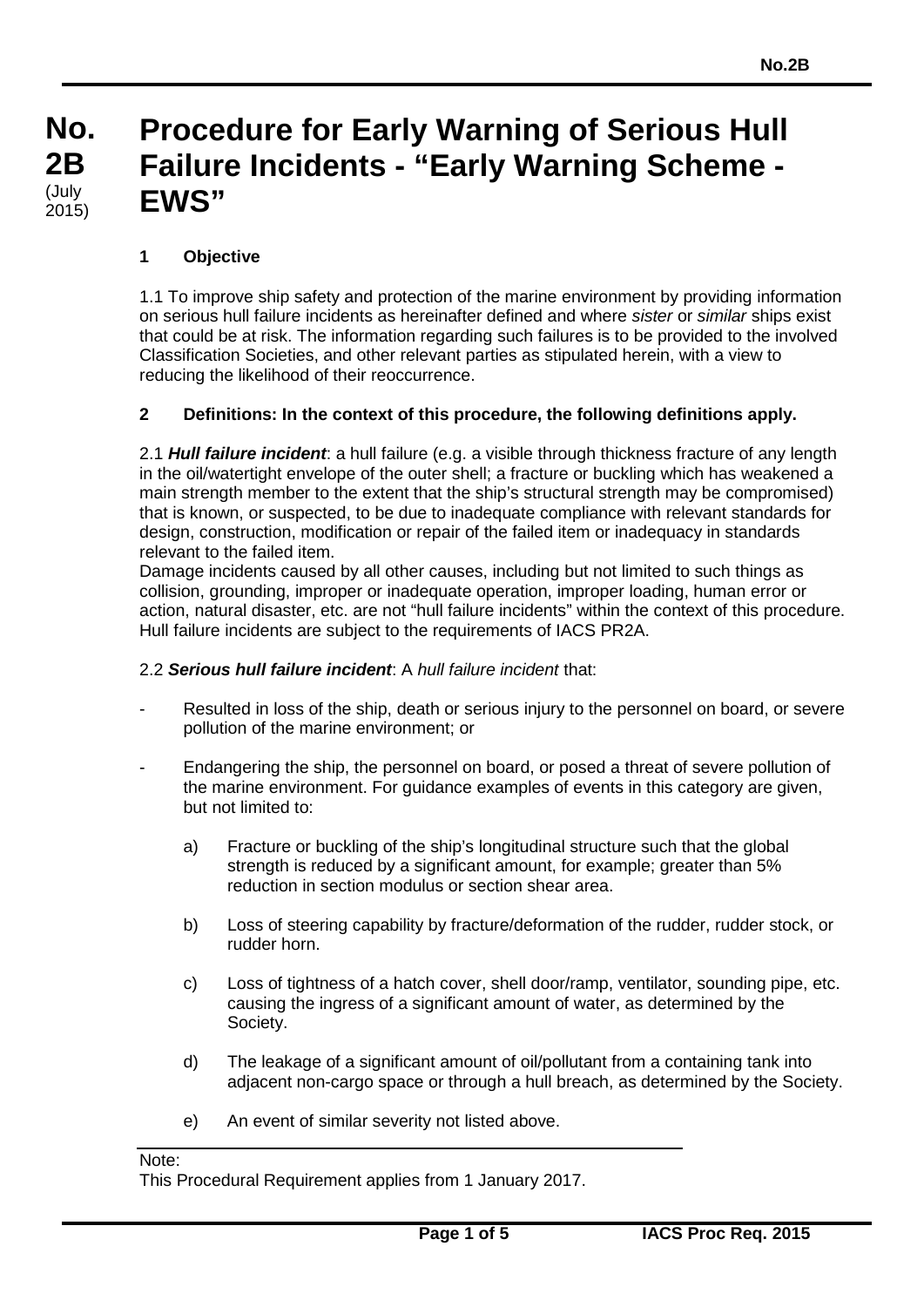2.3 *Sister ship*: For the sole purpose of this PR, ships having the same hull form, dimensions and cargo tank or cargo hold configuration that have been built to the same plans, even if approved by different societies.

2.4 *Similar ship*: When considering *serious hull failure incidents*, ships of the same type and dimensions (L, B, D), nearly same frame spacing in way of damaged area (with max 10% deviation), having nearly identical deadweight or gross tonnage (with max 1% deviation) and having the same number and configuration of cargo holds/tanks. (Note; classification societies may expand this definition to include other vessels.)

2.5 *Hull*: Hull structure and appurtenant equipment and structure fitted on or through the hull envelope (including but not limited to such things as hatches, doors or ramps, ventilation and sounding pipes, rudder including rudder stock, sea connections, etc.)

2.6 *Incident Reporting Officer (IRO)*: The person designated by each Society to report and receive information and to undertake or manage the performance of the procedure within the Society.

2.7 *Incident Data Administrator (IDA)*: The person designated at IACS Secretariat to perform the data receipt, collation, and distribution functions required to administer the procedure under the Annex in accordance with the requirements of section 4, Confidentiality.

2.8 *Involved Society*: a classification society classing a sister or a similar ship to the one involved in the incident.

# **3 Early Warning of Serious Hull Failure Incidents**

3.1 *Serious hull failure incidents* which are considered, owing to the severity of their consequences, to warrant investigation and/or action with respect to other ships which may be susceptible to such failures, or which are considered to be noteworthy and of possible utility for improving IACS resolutions, Societies' Rules or survey procedures and guidance are to be reported<sup>1)</sup> in accordance with the Annex to this procedure.

The IDA is to establish and maintain a secure communication protocol for use in association with this procedure.

3.2 In cases where the Builder has taken the responsibility to advise Owners and the relevant classification societies of ships which may be similarly affected, those societies are to report the failure incidents with a view to establishing recommendations towards collective action by IACS.

#### **4 Confidentiality**

4.1 Information provided or obtained in the course of application of this procedure, is to be considered confidential and is not to be divulged to any other party, except as needed to implement the present procedure, or as required by law.

4.2 Access to information identifying specific ships provided in accordance with the Annex is to be restricted by the involved Societies and the IACS Secretary General to those within their Society/Secretariat with a need to know in order to undertake appropriate studies, decisions or actions directly related to achieving the objective stated in 1.1.

4.3 Information obtained under this procedure is not to be used to seek commercial advantage.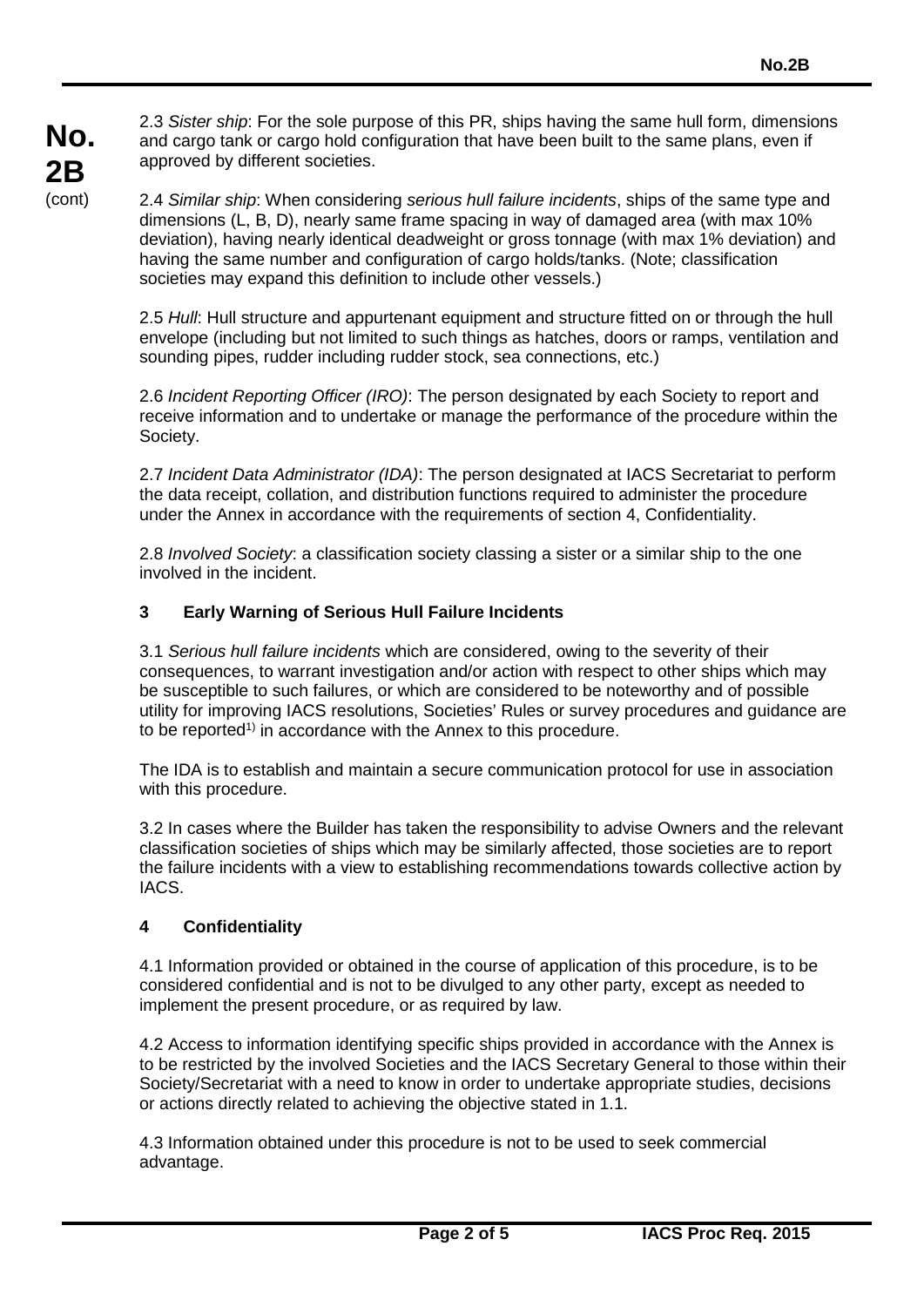# **5 Exceptions**

5.1 Inability to provide information for use in conjunction with this procedure as a result of expectation of litigation shall not be held against the Society involved.

<sup>1)</sup> In judging whether an incident should be treated as a *serious hull failure incident* consideration is to be given to the risk involved in terms of the probability of future occurrences resulting in severe or unacceptable consequences as well as the likelihood of identifying and implementing safety improvements which will effectively reduce that risk.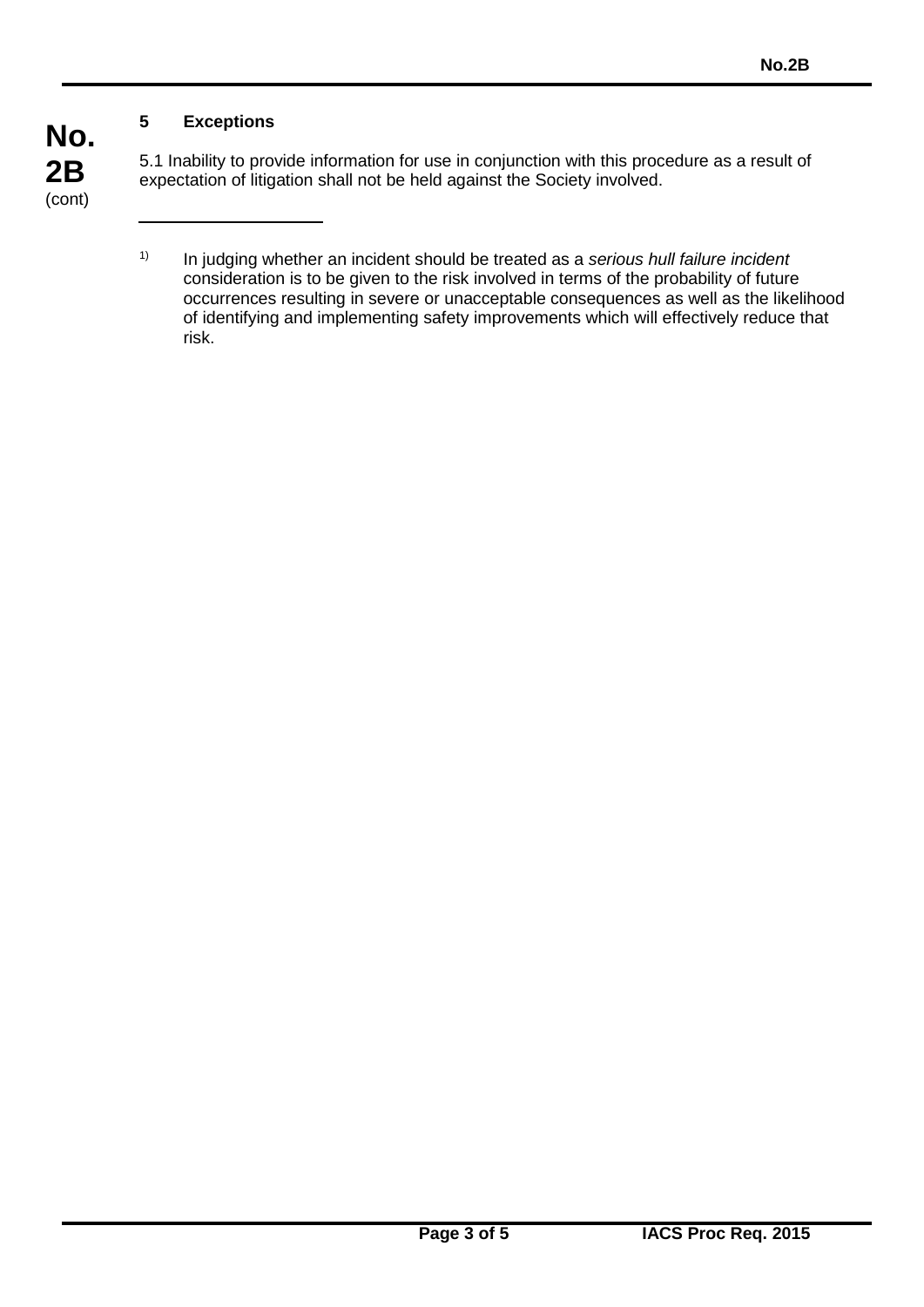#### **Annex Early Warning of Serious Hull Failure Incidents**

#### **1 General**

1.1 In the event of the occurrence of a *serious hull failure incident*, the IRO of the Society classing the ship involved is to provide the information specified below to the IDA:

Ship's main characteristics, viz:

- Type:
- Year of build;
- Cargo Spaces (type and no.)
- Deadweight;
- Gross Tonnage;
- $L, B, D;$  and
- Frame spacing in way of damaged area.

Details of the incident, as applicable:

- Nature and extent of damages;
- Factors likely to have contributed to the damages;
- Global locations of damages;
- Details of damage with scantlings and material of associated structures;
- Details of repairs, if any, with scantlings and material of any modified structures;
- Lessons learned;
- Any additional information considered relevant to pursuing the objective of this procedure.

1.2 If authorization has been given by the owner to disclose the ship specific information, additional details are to be provided as follows:

- Ship's Name and IMO Number:
- Builder's Name and Yard Number;
- Any known sister ships and the classing Societies.

1.3 With the information provided by the initiating IRO the IDA is to query available databases to identify any *sister* or *similar ships*, as applicable and the involved classing societies. IDA informs the IROs of involved societies of the details of the case.

The IDA is also to identify other societies with which each ship was previously classed and notify the IROs. The IDA may approach individual member societies (which may not be the Society classing the ship involved) to verify through their databases the identified *sister*  and/or *similar ships*. In order to confirm that ships so identified are *sisters* (as defined), the IDA may request copies of approved plans, as necessary, provided permission for use by IDA is obtained by the involved societies from the owner of the plans.

1.4 In order to determine whether the incident is one of a series of similar incidents *on sister ships* or whether it appears to be an isolated case, written feedback from the IROs of the involved Societies of any information held on file concerning surveys, damages or repairs undertaken on the ship or the identified *sister ships* in their class or previously in their class, which is relevant to the case, is to be made available to IDA and IROs of the involved societies and added to the case file maintained by IDA within 10 working days.

1.5 Written feedback from IROs with respect to relevant follow-up information obtained during subsequent surveys is to follow the same procedure as in 1.4 above.